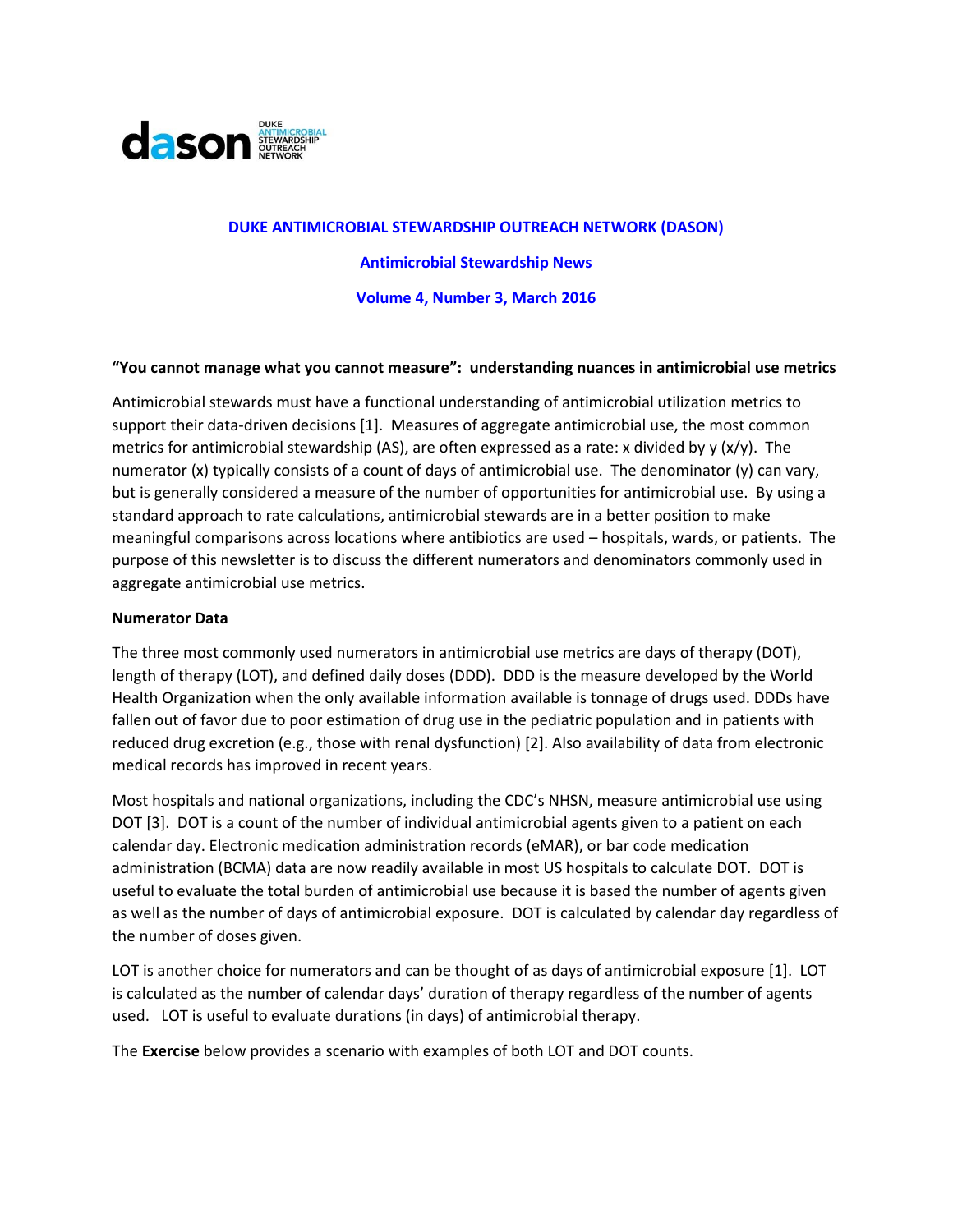### **Denominator Data**

Three denominators may be used in antimicrobial use metrics: patient days, admissions, and days present. Remember, the denominator is a measure of opportunities. That is, the purpose of the denominator in antimicrobial use metrics is to provide information on the number of opportunities "at risk" for receiving antibiotics. When evaluating over larger populations, the rates may be presented per 1,000 units of admissions or person-time.

The most commonly used denominator for DASON member hospitals is **patient days** (PD) [\[4\]](#page-4-3). PD are calculated by counting the number of patients present in any given location (e.g., hospital or ward) at a single time point during a 24-hour period (e.g. the number of patients on a ward at midnight). While there are some subtleties about how patient days are calculated that we will not get into in this newsletter (e.g., admission vs. observation status), patient days essentially provide a sum of the total number of days that patients spent in the targeted location over an amount of time (e.g., month or year). PD is by no means a perfect denominator, as it can be affected by differences in patient lengths of stay. It is, however, the denominator traditionally used in other healthcare utilization metrics and is readily available at most hospitals from administrative and/or infection prevention databases.

**Admissions**, as the name implies, is calculated by counting the number of patient admissions to a facility [\[4\]](#page-4-3). Admissions may have some benefit over PD for tracking antimicrobial use and resistance because admissions are less influenced by lengths of stay. On the other hand, admissions data are typically tracked at the hospital-level; thus, unit-specific antimicrobial use measurements are more difficult with this denominator. This measure is not impacted by changes in length of stay, but it may be subject to changes in admission/transfer practices in a hospital.

**Days present** is a newly created method of defining a person-time denominator, specifically created for the NHSN AU module [\[3\]](#page-4-2). As a result, there is less familiarity with days present and how it compares to the other denominators. Days present is defined as the number of days that a patient received care in a specific patient-care location for any portion of time during a calendar day. Days present is more difficult to directly measure, as most hospitals don't regularly track unit-level, granular bed movement data or unit-to-unit transfers. Days present is affected by lengths of stay and the number of unit-to-unit transfers; however, this measure provides an advantage when it is used for unit-level analyses. For example, if a patient starts the day on the general ward, but is then transferred to the ICU, then this patient has a day present in BOTH the general ward and the ICU for the same calendar day. If one were to use patient days instead, some of the time at risk on the ward or ICU would not be adequately captured in the denominator as it is in the numerators. The day of transfer would be attributed to either the general ward OR the ICU due to the method of counting at a certain time each day. Despite the difficulty in obtaining the necessary data to directly measure days present, hospitals that report to the NHSN AU module must use this denominator.

See the **Exercise** below to compare these three denominators and their use in calculating counts for antimicrobial use metrics with DOT and LOT.

## **Take Home Points:**

 Aggregate antimicrobial use is typically expressed as a rate with the numerator reflecting antibiotic use and the denominator reflecting the population that is "at risk" for antibiotic use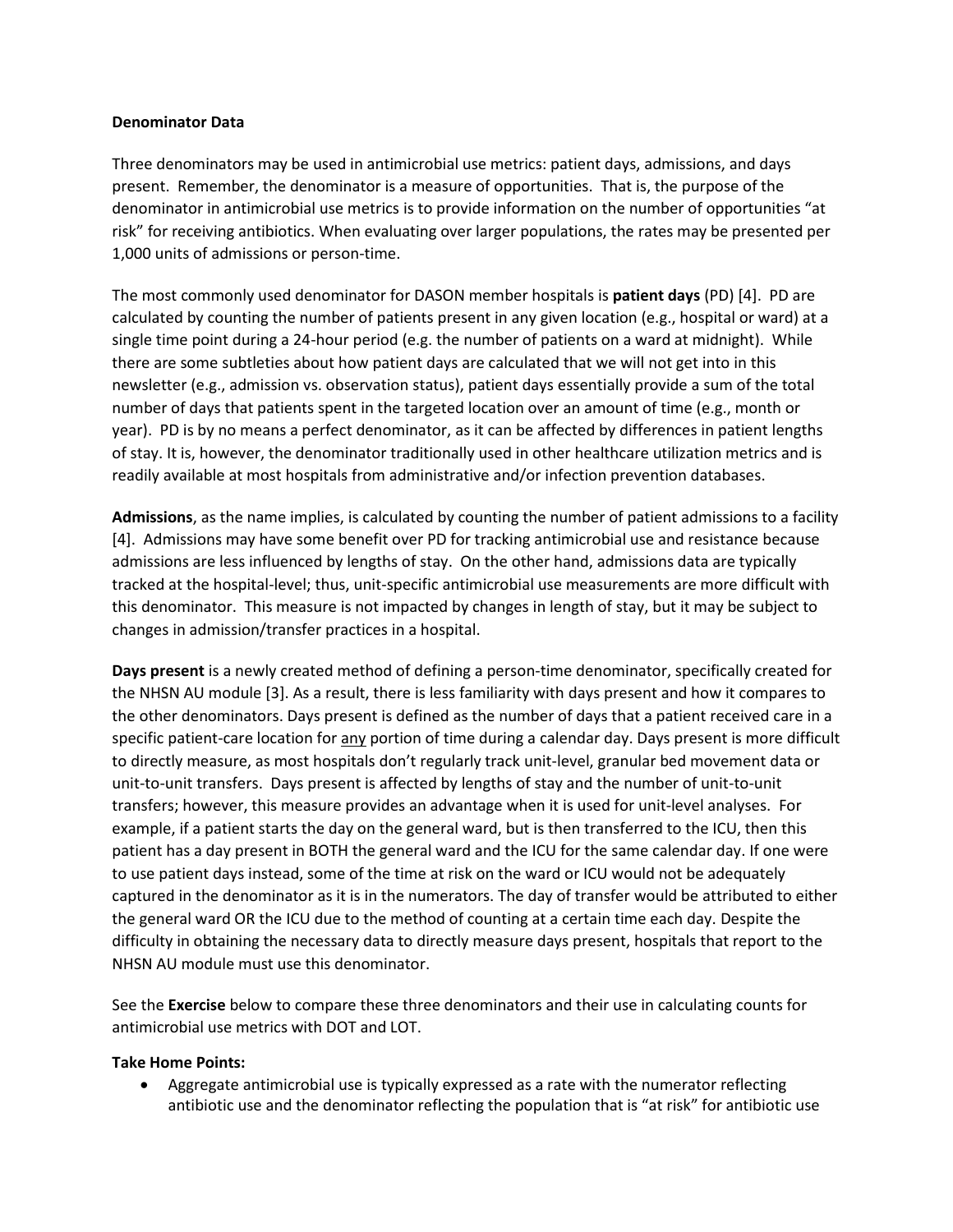- No specific numerator or denominator is perfect. All have advantages and disadvantages.
- DOT is the most commonly used numerator for antimicrobial use.
- Patient days is the easiest to obtain and most commonly used denominator.
- Days present provides the best data for the at risk population in a specific location (i.e., unit), but obtaining the data necessary to use this denominator is difficult.
- Ultimately, we are committed to ensuring that all DASON hospitals will have multiple options for evaluating antimicrobial utilization data, including the days present denominator required for reporting to the NHSN AU module.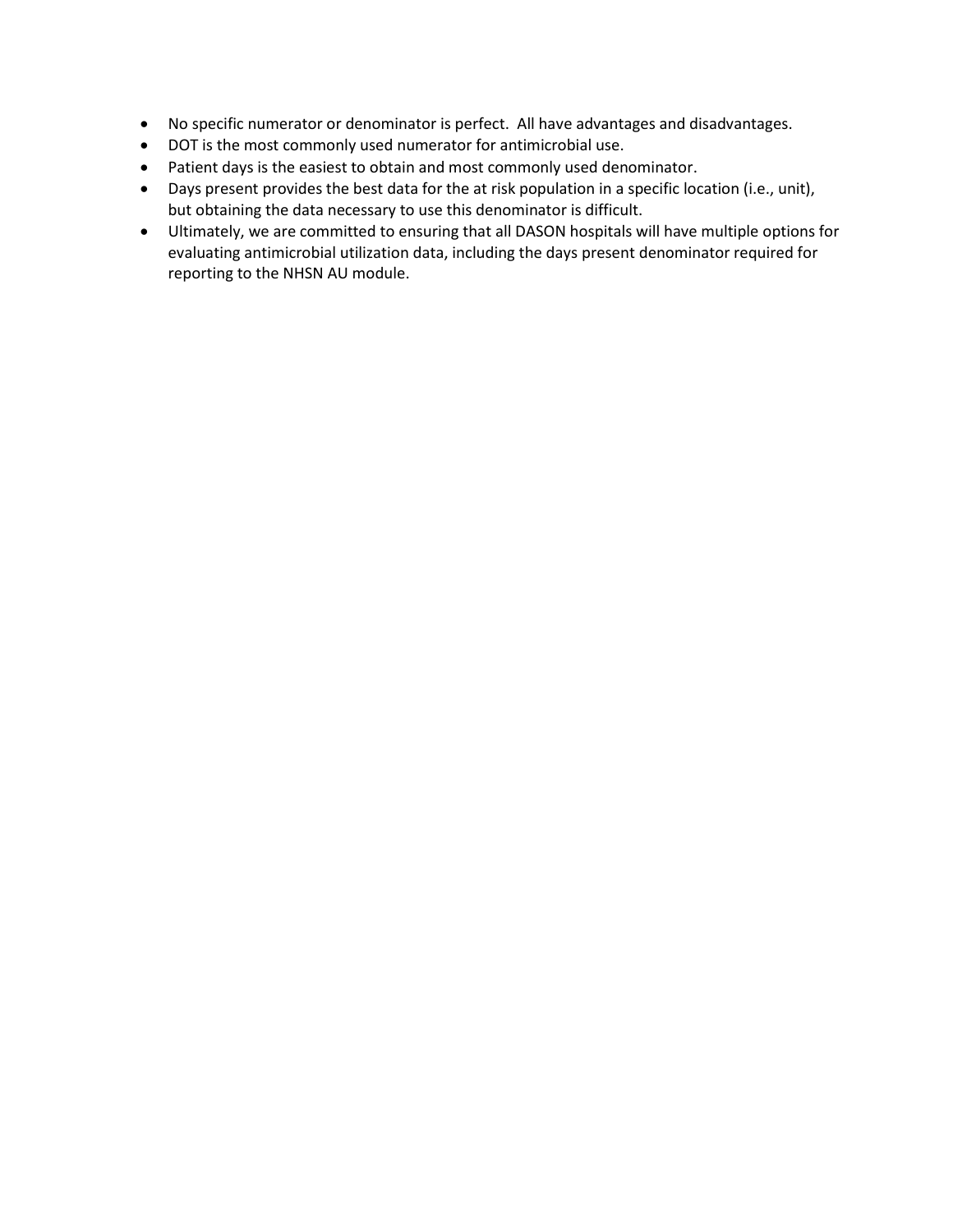# **Exercise: Example Calculations of Counts for Antimicrobial Use Metrics**

A patient is admitted with abdominal pain at midnight on hospital day 1. He initially receives piperacillin-tazobactam (pip-tazo) for therapy. He clinically deteriorates and requires transfer to the ICU on hospital day 3, when a second antibiotic, vancomycin (vanco), is added. He dies on HD 4. (Blue=general medical ward; Red = ICU)

| <b>Hospital Days</b>       |                              | 2                              | 3                                                  | 4                                 |  |  |
|----------------------------|------------------------------|--------------------------------|----------------------------------------------------|-----------------------------------|--|--|
| <b>Patient Location</b>    | Gen Med Ward,<br>admit 00:00 | Gen Med Ward,<br>the whole day | Gen Med Ward,<br>transfer to <b>ICU</b><br>@ 15:30 | <b>ICU</b> until death<br>@ 21:00 |  |  |
| Antibiotic administrations |                              |                                |                                                    |                                   |  |  |
| Vancomycin                 | None                         | None                           | 2 g loading dose<br>@13:00                         | 1.25 g daily dose<br>@13:00       |  |  |
| Pip-tazo                   | 3.375 g @ 01:00              | 3.375 g $@01:00$               | 3.375 g $@01:00$                                   | 3.375 g $@01:00$                  |  |  |
|                            | 3.375 g $@0:900$             | 3.375 g $@0:900$               | 3.375 g $@0:900$                                   | 3.375 g @ 0:900                   |  |  |
|                            | 3.375 g @ 17:00              | 3.375 g $@17:00$               | 3.375 g @ 17:00                                    | 3.375 g @ 17:00                   |  |  |

| <b>Numerator</b>                        |              |            |            |                | <b>Total counts</b> |  |  |
|-----------------------------------------|--------------|------------|------------|----------------|---------------------|--|--|
| LOT                                     | 1            | 1          | 1          | 1              | 4 Hospital          |  |  |
| <b>Gen Med</b>                          | 1-Gen med    | 1-Gen med  | 1-Gen med  |                | 3 Gen Med           |  |  |
| <b>ICU</b>                              |              |            | $1-ICU$    | $1-ICU$        | 2 ICU               |  |  |
| <b>DOT</b>                              | $\mathbf{1}$ | 1          | 2          | 2              | 6 Hospital          |  |  |
|                                         |              |            | $1$ -vanco | 1-vanco        | 2 vanco             |  |  |
|                                         | 1-pip-tazo   | 1-pip-tazo | 1-pip-tazo | 1-pip-tazo     | 4 pip-tazo          |  |  |
| Gen med                                 |              |            |            |                | 4 Gen med           |  |  |
| <b>ICU</b>                              |              |            |            | $\overline{2}$ | 3 ICU               |  |  |
| <b>Denominator</b>                      |              |            |            |                | <b>Total counts</b> |  |  |
| Patient Days (midnight spent on a ward) |              |            |            |                |                     |  |  |
| Hospital                                | 1 midnight   | 1 midnight | 1 midnight | 0 midnight     | 3                   |  |  |
| <b>Gen Med</b>                          | 1 midnight   | 1 midnight |            |                |                     |  |  |
| <b>ICU</b>                              |              |            | 1 midnight |                |                     |  |  |
| <b>Admissions</b>                       | 1            |            |            |                |                     |  |  |
| Days Present (any time spent on a ward) |              |            |            |                |                     |  |  |
| Hospital                                |              | 1          | 1          | 1              | 4                   |  |  |
| <b>Gen Med</b>                          |              |            |            |                |                     |  |  |
| ICU                                     |              |            |            |                |                     |  |  |